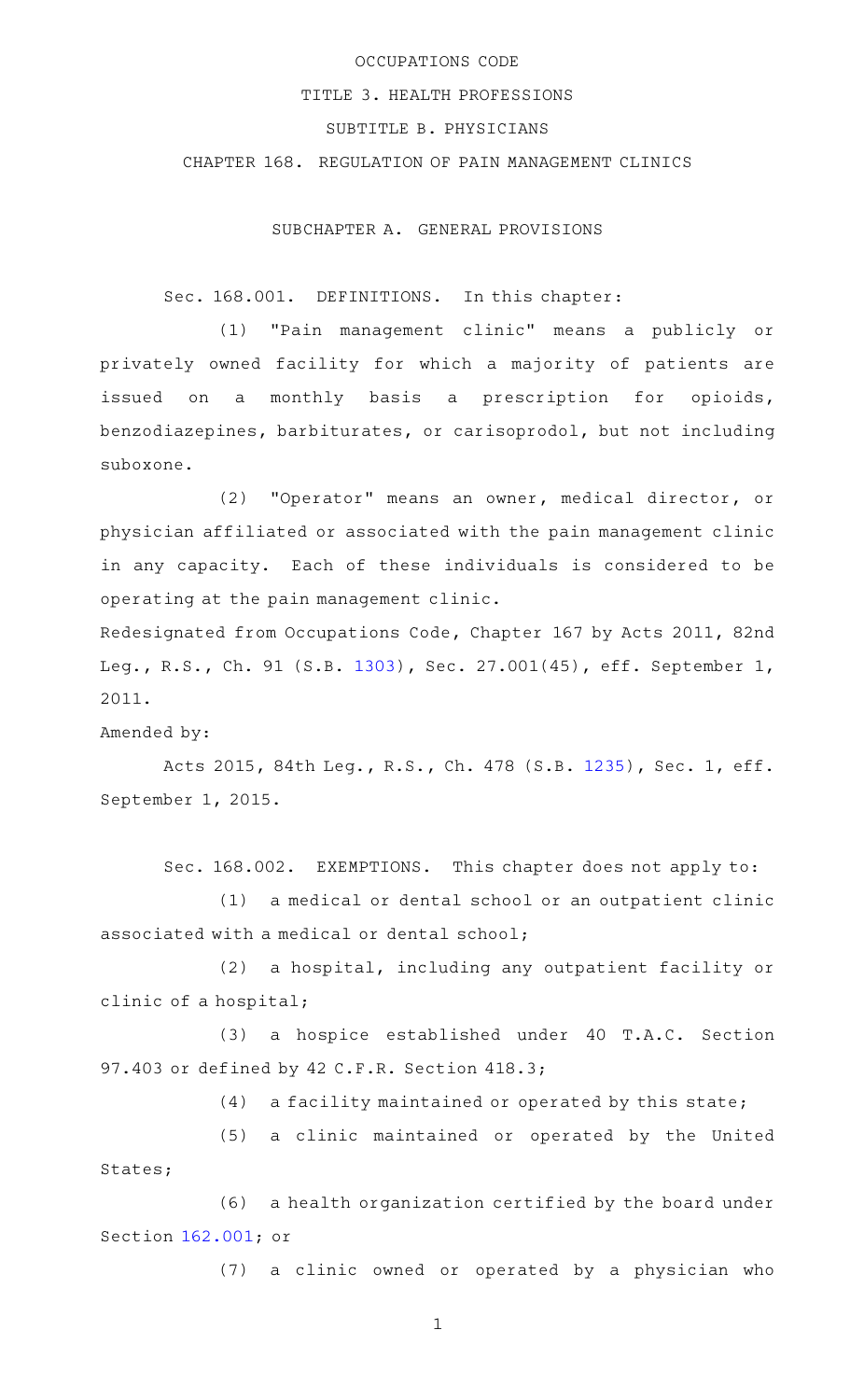treats patients within the physician 's area of specialty and who personally uses other forms of treatment, including surgery, with the issuance of a prescription for a majority of the patients. Redesignated from Occupations Code, Chapter 167 by Acts 2011, 82nd Leg., R.S., Ch. 91 (S.B. [1303\)](http://www.legis.state.tx.us/tlodocs/82R/billtext/html/SB01303F.HTM), Sec. 27.001(45), eff. September 1, 2011.

#### Amended by:

Acts 2013, 83rd Leg., R.S., Ch. 956 (H.B. [1803](http://www.legis.state.tx.us/tlodocs/83R/billtext/html/HB01803F.HTM)), Sec. 7, eff. January 1, 2014.

Acts 2019, 86th Leg., R.S., Ch. 1167 (H.B. [3285](http://www.legis.state.tx.us/tlodocs/86R/billtext/html/HB03285F.HTM)), Sec. 10, eff. September 1, 2019.

Sec. 168.003. LEGISLATIVE FINDING. The legislature finds that deaths resulting from the use of opioids and other controlled substances constitute a public health crisis and that there is a compelling state interest in the board closely regulating the prescribing of opioids and other controlled substances by physicians and their delegates. Accordingly, the legislature finds that inspections and investigations conducted by the board, including the board's use of subpoenas for immediate production, inspection, and copying of medical and billing records, are necessary to adequately regulate the prescribing of opioids and other controlled substances in order to protect the public health and welfare.

Added by Acts 2017, 85th Leg., R.S., Ch. 534 (S.B. [315](http://www.legis.state.tx.us/tlodocs/85R/billtext/html/SB00315F.HTM)), Sec. 3, eff. September 1, 2017.

## SUBCHAPTER B. POWERS AND DUTIES OF BOARD

Sec. 168.051. ADOPTION OF RULES. The board shall adopt rules necessary to implement this chapter, including rules to address, for a pain management clinic:

 $(1)$  the operation of the clinic;

(2) personnel requirements for the clinic, including requirements for a physician who practices at a clinic;

 $(3)$  standards to ensure quality of patient care;

(4) certificate application and renewal procedures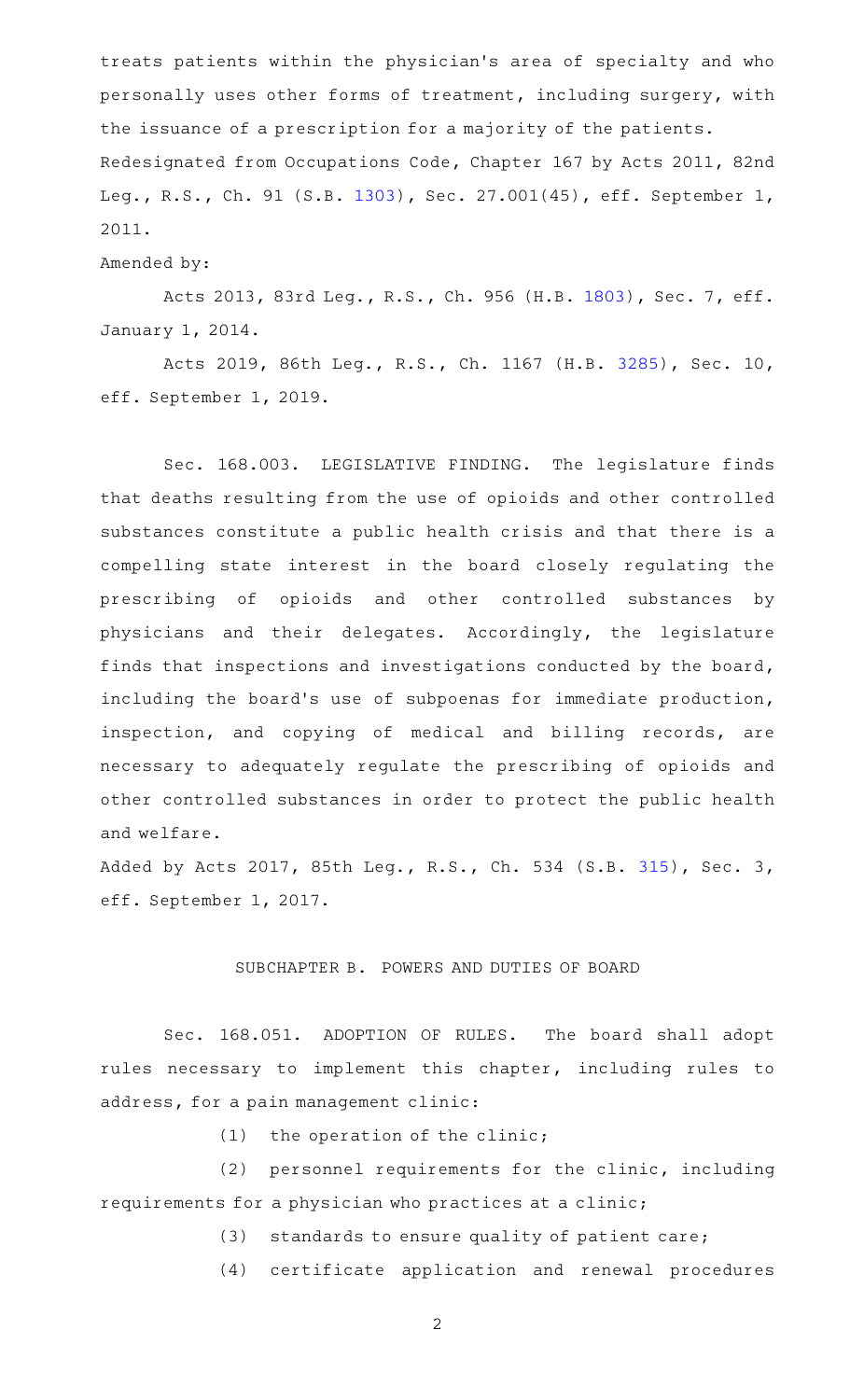and requirements;

(5) inspections and complaint investigations; and (6) patient billing procedures. Redesignated from Occupations Code, Chapter 167 by Acts 2011, 82nd Leg., R.S., Ch. 91 (S.B. [1303\)](http://www.legis.state.tx.us/tlodocs/82R/billtext/html/SB01303F.HTM), Sec. 27.001(45), eff. September 1, 2011.

Sec. 168.052. INSPECTIONS. (a) The board may inspect a pain management clinic certified under this chapter, including the documents of a physician practicing at the clinic, as necessary to ensure compliance with this chapter.

(b) The board may inspect a clinic or facility that is not certified under this chapter to determine whether the clinic or facility is required to be certified under Section [168.101.](http://www.statutes.legis.state.tx.us/GetStatute.aspx?Code=OC&Value=168.101) The board by rule shall establish the grounds for conducting an inspection under this subsection, including grounds based on:

(1) the population of patients served by the clinic or facility;

(2) the volume or combination of drugs prescribed to patients served by the clinic or facility; and

(3) any other criteria the board considers sufficient to require an inspection of the clinic or facility. Redesignated from Occupations Code, Chapter 167 by Acts 2011, 82nd

Leg., R.S., Ch. 91 (S.B. [1303\)](http://www.legis.state.tx.us/tlodocs/82R/billtext/html/SB01303F.HTM), Sec. 27.001(45), eff. September 1, 2011.

## Amended by:

Acts 2017, 85th Leg., R.S., Ch. 534 (S.B. [315](http://www.legis.state.tx.us/tlodocs/85R/billtext/html/SB00315F.HTM)), Sec. 4, eff. September 1, 2017.

Sec. 168.053. COMPLAINTS. The board shall investigate a complaint alleging a violation of this chapter or a rule adopted under this chapter by a pain management clinic certified under this chapter or a physician who owns or operates a clinic in the same manner as other complaints under this subtitle.

Redesignated from Occupations Code, Chapter 167 by Acts 2011, 82nd Leg., R.S., Ch. 91 (S.B. [1303\)](http://www.legis.state.tx.us/tlodocs/82R/billtext/html/SB01303F.HTM), Sec. 27.001(45), eff. September 1, 2011.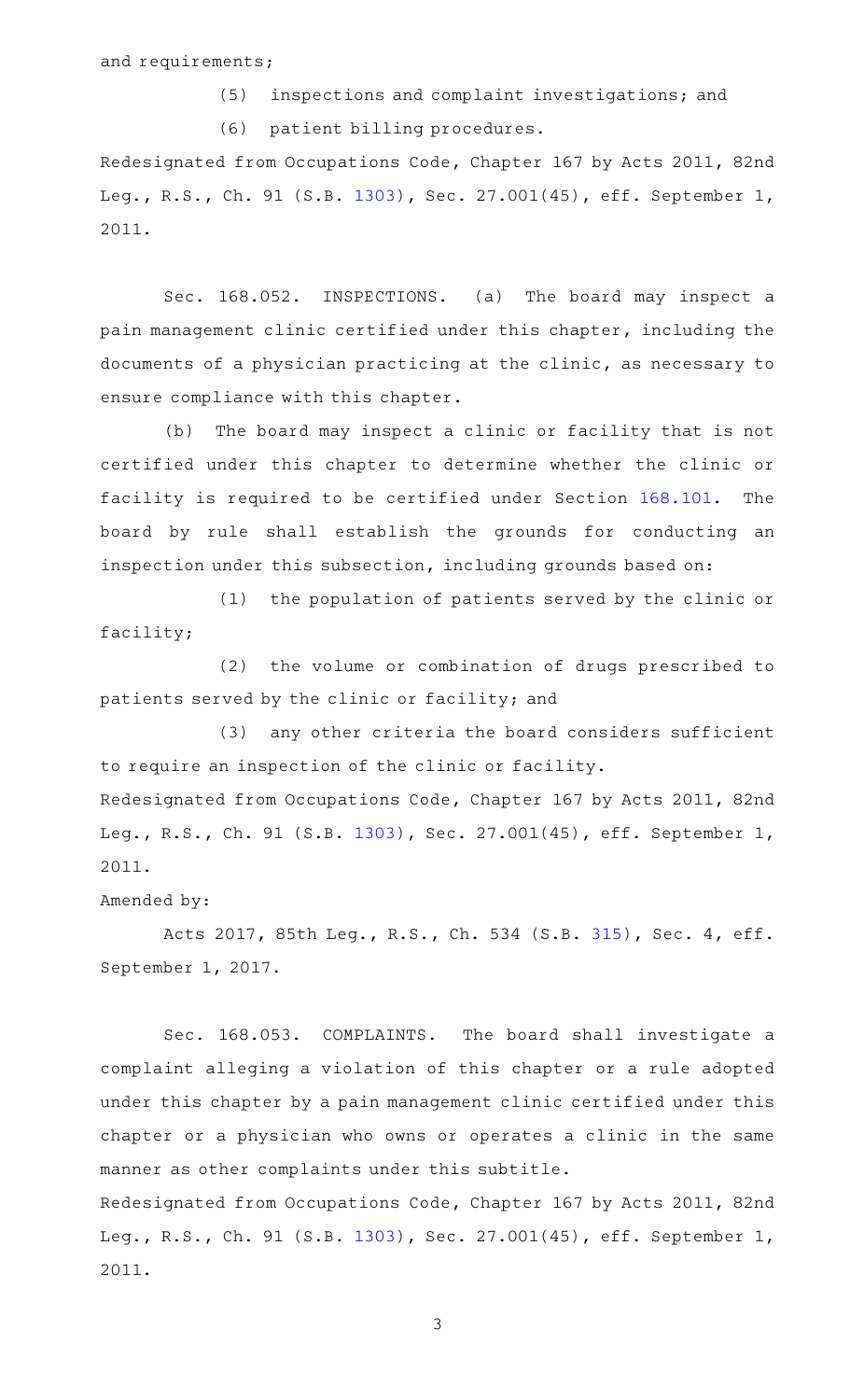#### SUBCHAPTER C. CERTIFICATION OF CLINIC

Sec. 168.101. CERTIFICATE REQUIRED. (a) A pain management clinic may not operate in this state unless the clinic is certified under this chapter.

(b)AAA certificate issued under this chapter is not transferable or assignable.

Redesignated from Occupations Code, Chapter 167 by Acts 2011, 82nd Leg., R.S., Ch. 91 (S.B. [1303\)](http://www.legis.state.tx.us/tlodocs/82R/billtext/html/SB01303F.HTM), Sec. 27.001(45), eff. September 1, 2011.

Sec. 168.102. CERTIFICATE APPLICATION AND ISSUANCE. (a) A physician who owns or operates a pain management clinic shall apply for a certificate for the clinic under this chapter. A pain management clinic must be owned and operated by a medical director who is a physician who practices in this state under an unrestricted license.

(b) An applicant for a certificate under this chapter must submit an application to the board on a form prescribed by the board.

(c) The board shall issue a certificate if the board finds that the pain management clinic meets the requirements of this chapter and the standards adopted by the board under this chapter.

(d) If an applicant for a certificate under this chapter is under investigation by the board for a violation of this subtitle, board rules, or other law relating to the prescription, dispensation, administration, supply, or sale of a controlled substance, the board may not make a decision on the application until the board has reached a final decision on the matter under investigation.

Redesignated from Occupations Code, Chapter 167 by Acts 2011, 82nd Leg., R.S., Ch. 91 (S.B. [1303\)](http://www.legis.state.tx.us/tlodocs/82R/billtext/html/SB01303F.HTM), Sec. 27.001(45), eff. September 1, 2011.

#### Amended by:

Acts 2013, 83rd Leg., R.S., Ch. 1226 (S.B. [1643](http://www.legis.state.tx.us/tlodocs/83R/billtext/html/SB01643F.HTM)), Sec. 5, eff. September 1, 2013.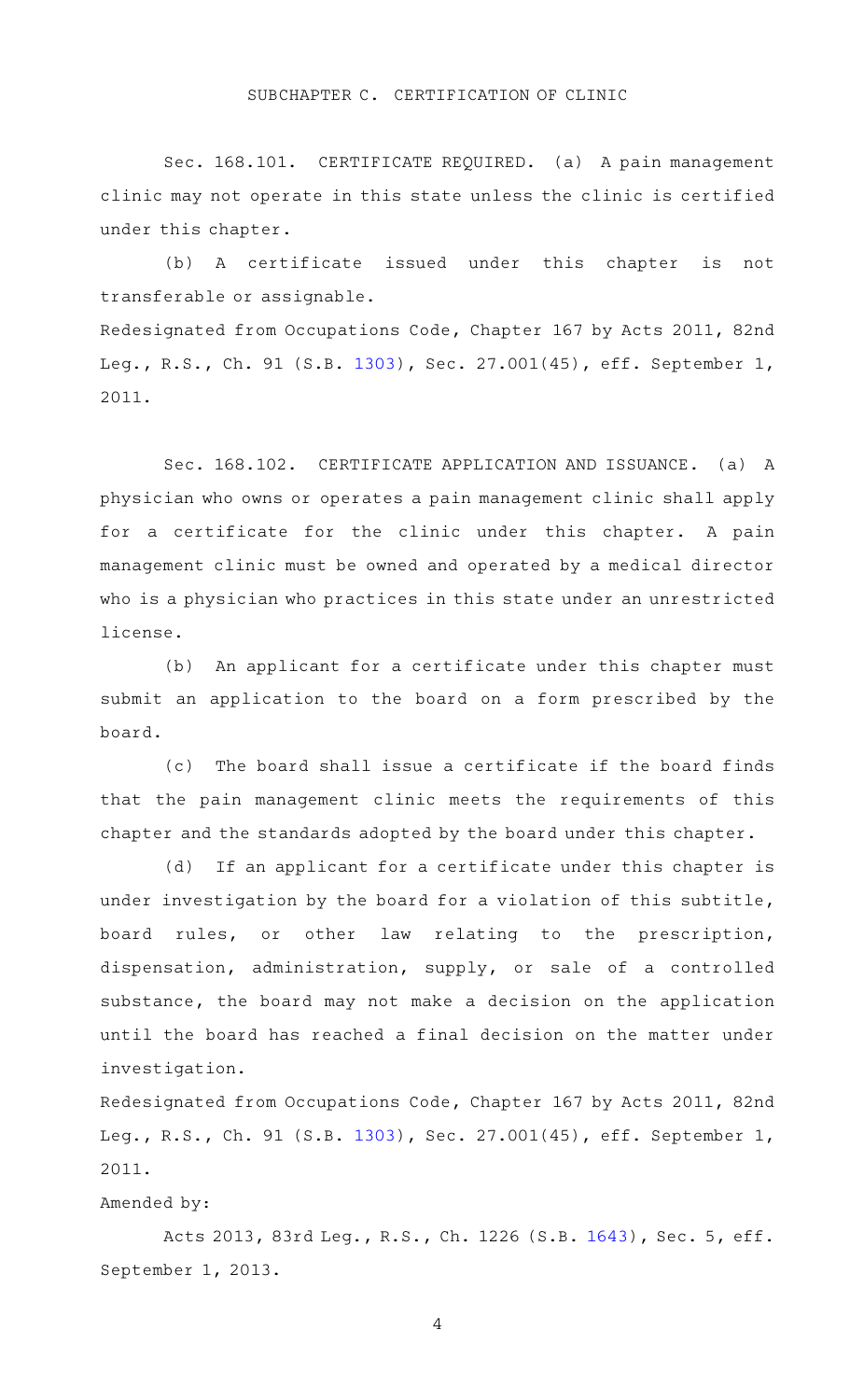Sec. 168.151. EXPIRATION OF CERTIFICATE. (a) A certificate issued under this chapter expires on the second anniversary of the date it is issued.

(b) The board shall grant a 180-day grace period from the expiration date of a certificate to renew the certificate.

(c) The owner or operator of a pain management clinic for which a certificate has expired may not continue to operate the clinic until the clinic 's certificate is renewed.

Redesignated from Occupations Code, Chapter 167 by Acts 2011, 82nd Leg., R.S., Ch. 91 (S.B. [1303\)](http://www.legis.state.tx.us/tlodocs/82R/billtext/html/SB01303F.HTM), Sec. 27.001(45), eff. September 1, 2011.

Sec. 168.152. REQUIREMENTS FOR RENEWAL. (a) The owner or operator of a pain management clinic may apply to renew a certificate issued to the clinic under this chapter by:

(1) submitting a renewal application to the board on the form prescribed by the board before the expiration of the grace period under Section [168.151;](http://www.statutes.legis.state.tx.us/GetStatute.aspx?Code=OC&Value=168.151) and

(2) complying with any other requirements adopted by board rule.

(b) If a certificate is not renewed before the expiration of the grace period under Section [168.151](http://www.statutes.legis.state.tx.us/GetStatute.aspx?Code=OC&Value=168.151), the pain management clinic must reapply for an original certificate to operate the clinic. Redesignated from Occupations Code, Chapter 167 by Acts 2011, 82nd Leg., R.S., Ch. 91 (S.B. [1303\)](http://www.legis.state.tx.us/tlodocs/82R/billtext/html/SB01303F.HTM), Sec. 27.001(45), eff. September 1, 2011.

## Amended by:

Acts 2011, 82nd Leg., R.S., Ch. 91 (S.B. [1303\)](http://www.legis.state.tx.us/tlodocs/82R/billtext/html/SB01303F.HTM), Sec. 27.002(14), eff. September 1, 2011.

## SUBCHAPTER E. REGULATION OF CLINICS; ENFORCEMENT

Sec. 168.201. REGULATION OF PERSON AFFILIATED WITH CLINIC. (a) The owner or operator of a pain management clinic, an employee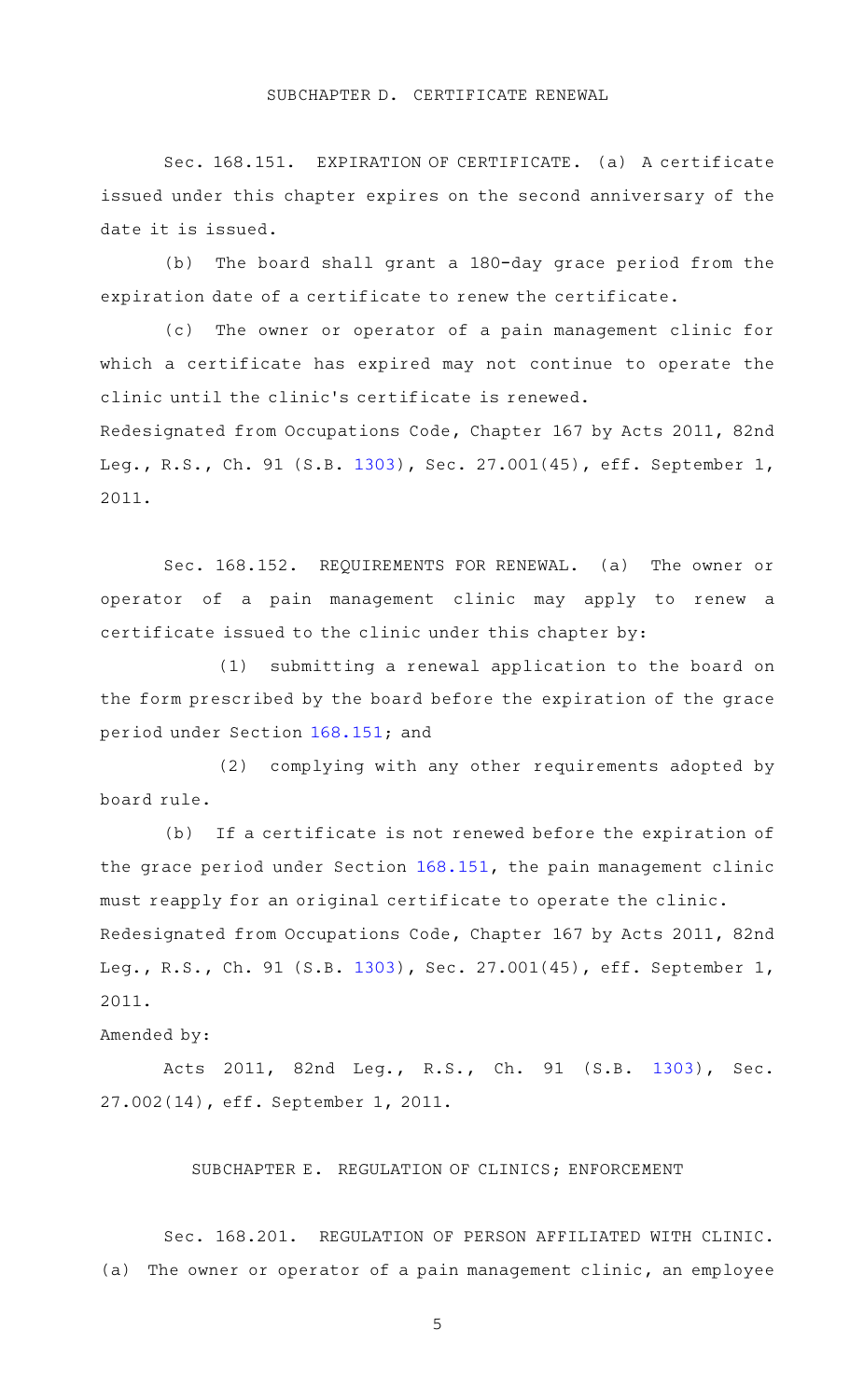of the clinic, or a person with whom a clinic contracts for services may not:

 $(1)$  have been denied, by any jurisdiction, a license under which the person may prescribe, dispense, administer, supply, or sell a controlled substance;

 $(2)$  have held a license issued by any jurisdiction, under which the person may prescribe, dispense, administer, supply, or sell a controlled substance, that has been restricted; or

(3) have been subject to disciplinary action by any licensing entity for conduct that was a result of inappropriately prescribing, dispensing, administering, supplying, or selling a controlled substance.

 $(a-1)$  For the purposes of this section, inappropriate prescribing includes nontherapeutic prescribing or other conduct as specified by board rule.

(b) A pain management clinic may not be owned wholly or partly by a person who has been convicted of, pled nolo contendere to, or received deferred adjudication for:

 $(1)$  an offense that constitutes a felony; or

 $(2)$  an offense that constitutes a misdemeanor, the facts of which relate to the distribution of illegal prescription drugs or a controlled substance as defined by Section [551.003\(](http://www.statutes.legis.state.tx.us/GetStatute.aspx?Code=OC&Value=551.003)11).

(c) The owner or operator of a pain management clinic shall:

 $(1)$  be on-site at the clinic at least 33 percent of the clinic 's total number of operating hours; and

(2) review at least 33 percent of the total number of patient files of the clinic, including the patient files of a clinic employee or contractor to whom authority for patient care has been delegated by the clinic.

(d) A person who owns or operates a pain management clinic is engaged in the practice of medicine. This shall include, but is not limited to, all supervision and delegation activities related to the pain management clinic.

Redesignated from Occupations Code, Chapter 167 by Acts 2011, 82nd Leg., R.S., Ch. 91 (S.B. [1303\)](http://www.legis.state.tx.us/tlodocs/82R/billtext/html/SB01303F.HTM), Sec. 27.001(45), eff. September 1, 2011.

Amended by: